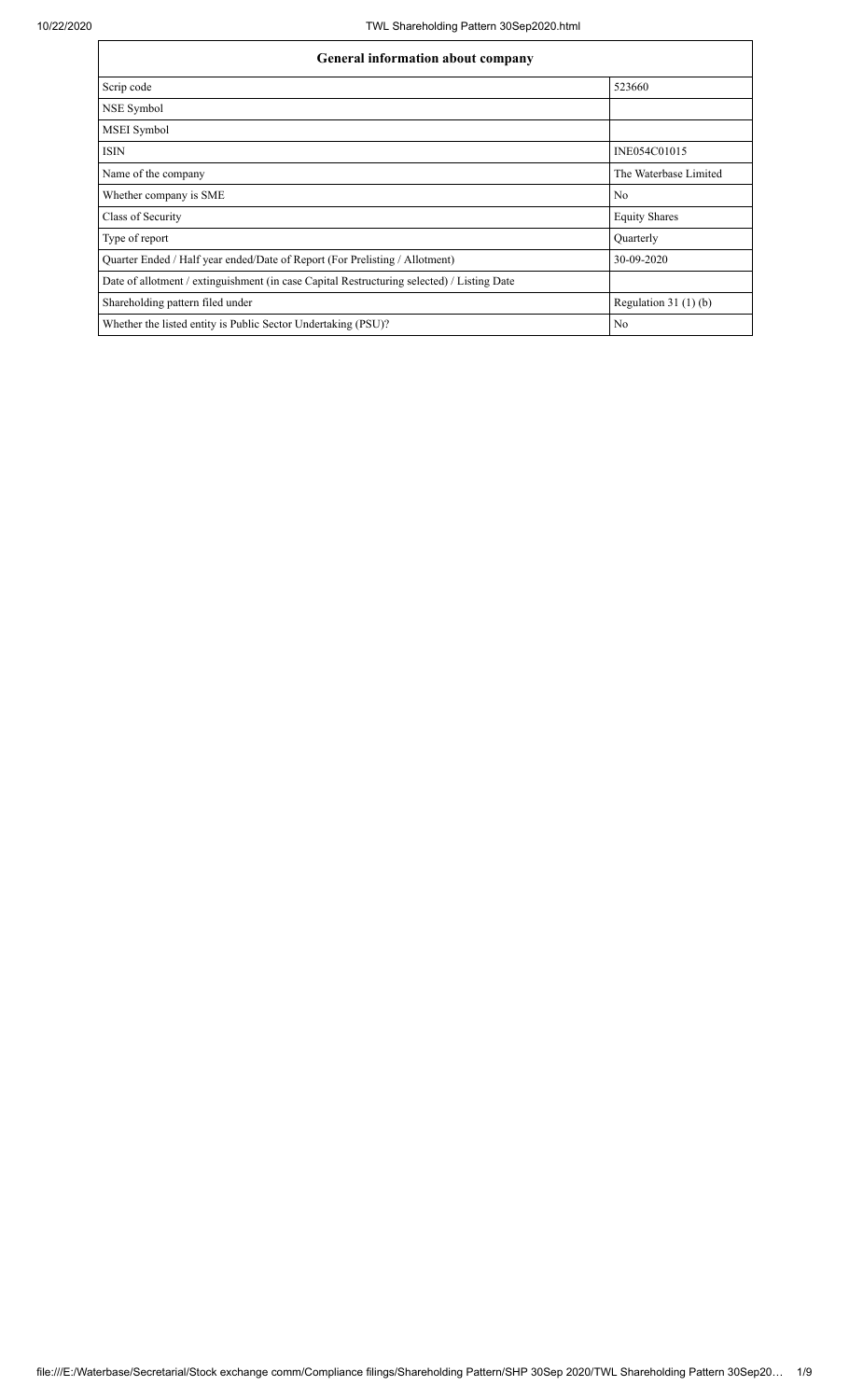| <b>Declaration</b> |                                                                                           |                |                                |                       |                             |  |  |  |
|--------------------|-------------------------------------------------------------------------------------------|----------------|--------------------------------|-----------------------|-----------------------------|--|--|--|
| Sr.<br>No.         | Particular                                                                                | Yes/No         | Promoter and<br>Promoter Group | Public<br>shareholder | Non Promoter-<br>Non Public |  |  |  |
|                    | Whether the Listed Entity has issued any partly paid up shares?                           | N <sub>o</sub> | N <sub>0</sub>                 | N <sub>0</sub>        | No                          |  |  |  |
| $\overline{2}$     | Whether the Listed Entity has issued any Convertible Securities<br>$\Omega$               | N <sub>o</sub> | N <sub>o</sub>                 | No                    | No                          |  |  |  |
| 3                  | Whether the Listed Entity has issued any Warrants?                                        | No             | N <sub>o</sub>                 | N <sub>o</sub>        | N <sub>o</sub>              |  |  |  |
| 4                  | Whether the Listed Entity has any shares against which<br>depository receipts are issued? | No             | No                             | No                    | No                          |  |  |  |
| 5                  | Whether the Listed Entity has any shares in locked-in?                                    | Yes            | N <sub>o</sub>                 | Yes                   | N <sub>o</sub>              |  |  |  |
| 6                  | Whether any shares held by promoters are pledge or otherwise<br>encumbered?               | N <sub>o</sub> | No                             |                       |                             |  |  |  |
| $\overline{7}$     | Whether company has equity shares with differential voting<br>rights?                     | No             | No                             | No                    | No                          |  |  |  |
| 8                  | Whether the listed entity has any significant beneficial owner?                           | Yes            |                                |                       |                             |  |  |  |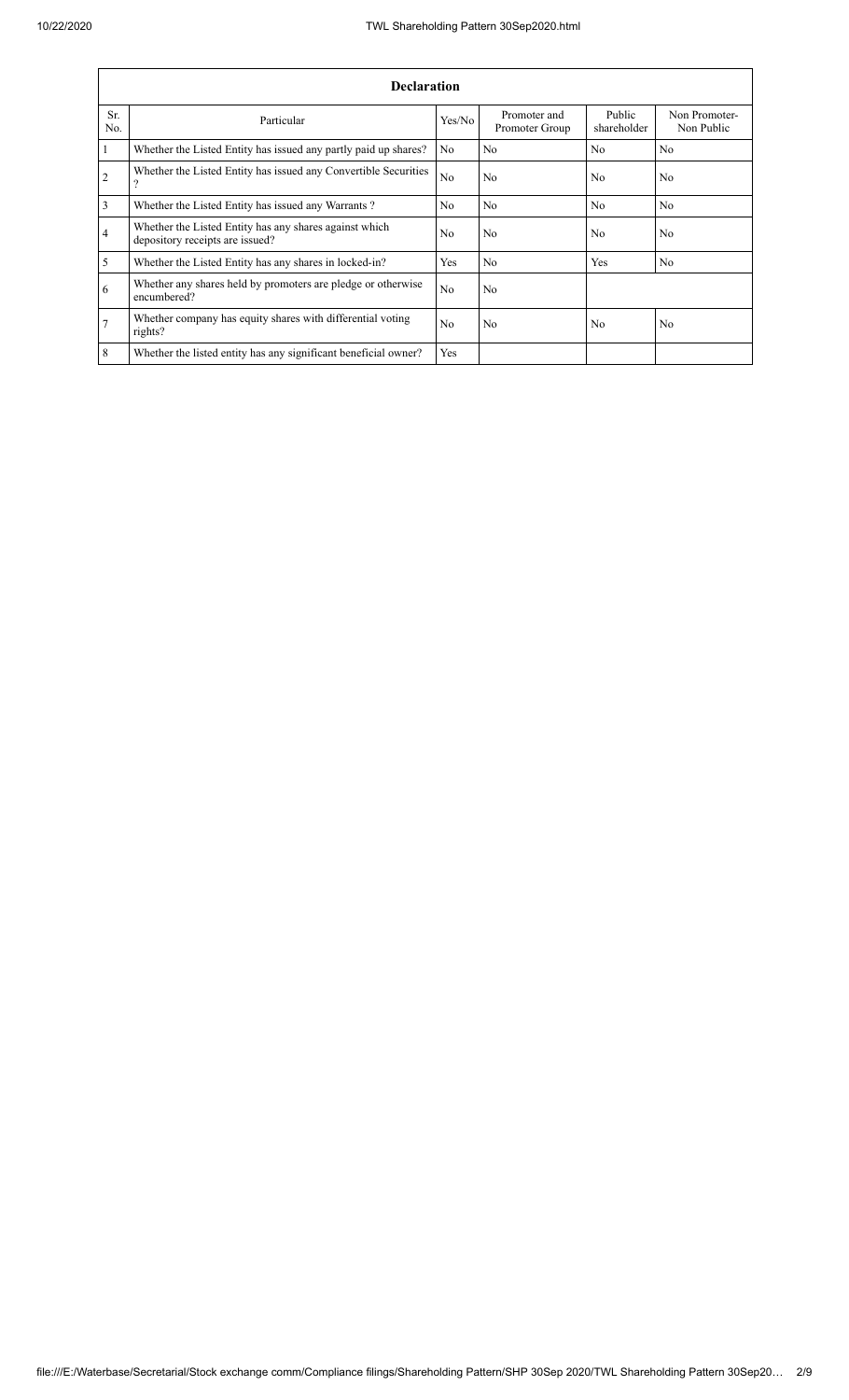$\mathsf{r}$ 

| Table I - Summary Statement holding of specified securities |                                           |              |                         |                       |                          |                                                                    |                                                                                                                      |                                                                  |               |                |                                   |
|-------------------------------------------------------------|-------------------------------------------|--------------|-------------------------|-----------------------|--------------------------|--------------------------------------------------------------------|----------------------------------------------------------------------------------------------------------------------|------------------------------------------------------------------|---------------|----------------|-----------------------------------|
|                                                             | Category                                  | Nos. Of      | No. of                  | No. Of<br>Partly      | No. Of<br>shares         | Total nos.<br>shares<br>held (VII)<br>$= (IV) +$<br>$(V)$ + $(VI)$ | Shareholding as a<br>% of total no. of<br>shares (calculated<br>as per SCRR,<br>1957) (VIII) As a<br>% of $(A+B+C2)$ | Number of Voting Rights held in each<br>class of securities (IX) |               |                |                                   |
| Category<br>(I)                                             | of<br>shareholder                         | shareholders | fully paid<br>up equity | paid-up<br>equity     | underlying<br>Depository |                                                                    |                                                                                                                      | No of Voting (XIV) Rights                                        |               |                | Total as a<br>$%$ of<br>$(A+B+C)$ |
|                                                             | (II)                                      | (III)        | shares<br>held $(IV)$   | shares<br>held<br>(V) | Receipts<br>(VI)         |                                                                    |                                                                                                                      | Class eg:<br>X                                                   | Class<br>eg:y | Total          |                                   |
| (A)                                                         | Promoter<br>$\&$<br>Promoter<br>Group     | 8            | 28514133                |                       |                          | 28514133                                                           | 68.83                                                                                                                | 28514133                                                         |               | 28514133       | 68.83                             |
| (B)                                                         | Public                                    | 46545        | 12912646                |                       |                          | 12912646                                                           | 31.17                                                                                                                | 12912646                                                         |               | 12912646 31.17 |                                   |
| (C)                                                         | Non<br>Promoter-<br>Non Public            |              |                         |                       |                          |                                                                    |                                                                                                                      |                                                                  |               |                |                                   |
| (C1)                                                        | <b>Shares</b><br>underlying<br><b>DRs</b> |              |                         |                       |                          |                                                                    |                                                                                                                      |                                                                  |               |                |                                   |
| (C2)                                                        | Shares held<br>by<br>Employee<br>Trusts   |              |                         |                       |                          |                                                                    |                                                                                                                      |                                                                  |               |                |                                   |
|                                                             | Total                                     | 46553        | 41426779                |                       |                          | 41426779                                                           | 100                                                                                                                  | 41426779                                                         |               | 41426779 100   |                                   |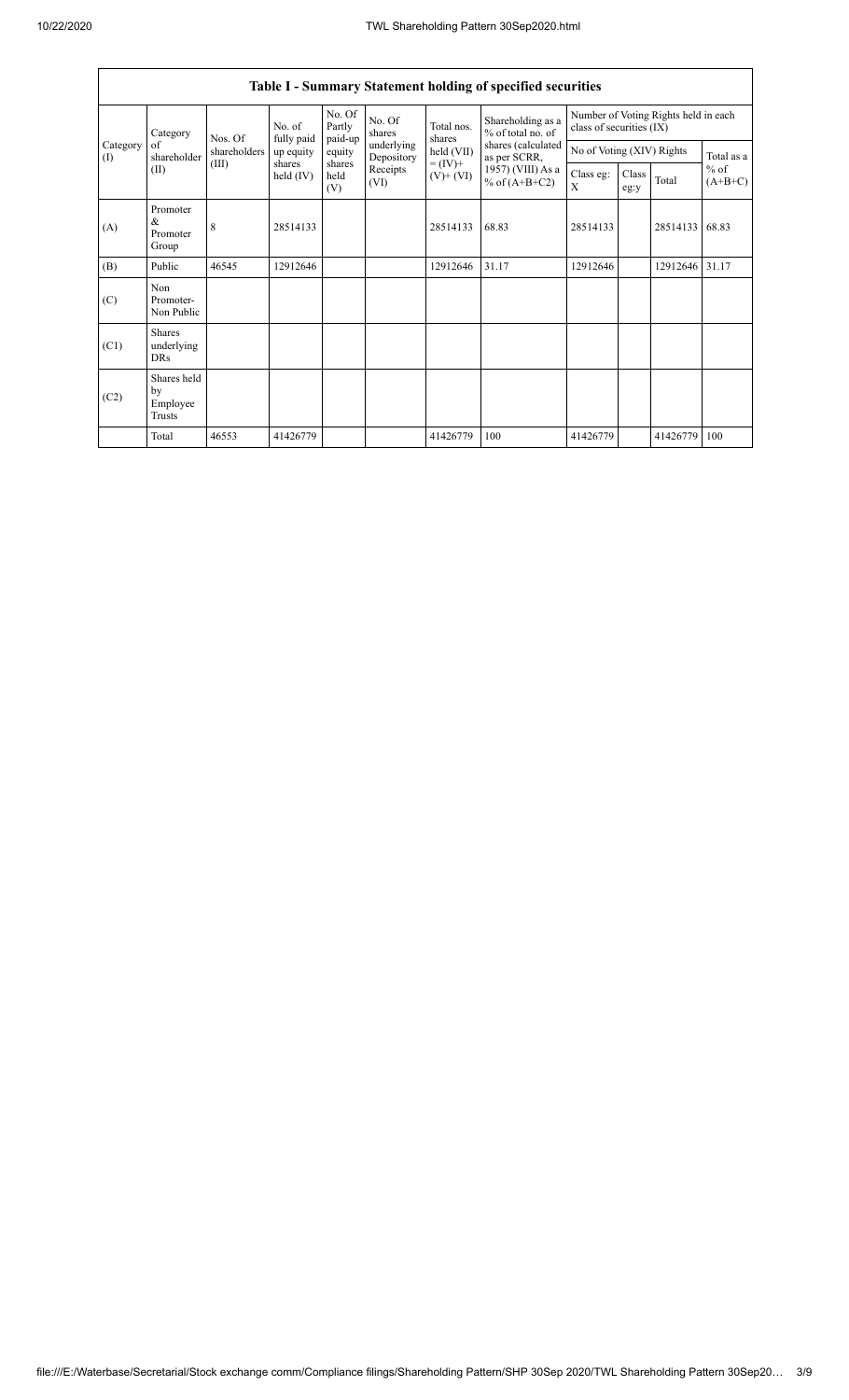|                 |                                                |                                                                                              |                                |                                                                                                                  | Table I - Summary Statement holding of specified securities                                                                                                                      |                                          |                                                          |                                                                               |                                                         |                                           |
|-----------------|------------------------------------------------|----------------------------------------------------------------------------------------------|--------------------------------|------------------------------------------------------------------------------------------------------------------|----------------------------------------------------------------------------------------------------------------------------------------------------------------------------------|------------------------------------------|----------------------------------------------------------|-------------------------------------------------------------------------------|---------------------------------------------------------|-------------------------------------------|
| Category<br>(I) | Category<br>of<br>shareholder<br>(II)          | No. Of<br>Shares<br>Underlying<br>Outstanding<br>convertible<br>securities<br>$(X_i)$<br>(X) | No. of<br>Shares<br>Underlying | No. Of Shares<br>Underlying<br>Outstanding<br>convertible<br>securities and<br>No. Of<br>Warrants $(X_i)$<br>(a) | Shareholding, as a %<br>assuming full<br>conversion of<br>convertible securities (<br>as a percentage of<br>diluted share capital)<br>$(XI) = (VII)+(X) As a$<br>% of $(A+B+C2)$ | Number of<br>Locked in<br>shares $(XII)$ |                                                          | Number of<br><b>Shares</b><br>pledged or<br>otherwise<br>encumbered<br>(XIII) |                                                         | Number of<br>equity shares                |
|                 |                                                |                                                                                              | Outstanding<br>Warrants        |                                                                                                                  |                                                                                                                                                                                  | N <sub>0</sub><br>(a)                    | As a<br>$\%$ of<br>total<br><b>Shares</b><br>held<br>(b) | N <sub>0</sub><br>(a)                                                         | As a<br>$%$ of<br>total<br><b>Shares</b><br>held<br>(b) | held in<br>dematerialized<br>form $(XIV)$ |
| (A)             | Promoter<br>&<br>Promoter<br>Group             |                                                                                              |                                |                                                                                                                  | 68.83                                                                                                                                                                            |                                          |                                                          |                                                                               |                                                         | 28514133                                  |
| (B)             | Public                                         |                                                                                              |                                |                                                                                                                  | 31.17                                                                                                                                                                            | 2000                                     | 0.02                                                     |                                                                               |                                                         | 11291707                                  |
| (C)             | Non<br>Promoter-<br>Non Public                 |                                                                                              |                                |                                                                                                                  |                                                                                                                                                                                  |                                          |                                                          |                                                                               |                                                         |                                           |
| (C1)            | <b>Shares</b><br>underlying<br><b>DRs</b>      |                                                                                              |                                |                                                                                                                  |                                                                                                                                                                                  |                                          |                                                          |                                                                               |                                                         |                                           |
| (C2)            | Shares held<br>by<br>Employee<br><b>Trusts</b> |                                                                                              |                                |                                                                                                                  |                                                                                                                                                                                  |                                          |                                                          |                                                                               |                                                         |                                           |
|                 | Total                                          |                                                                                              |                                |                                                                                                                  | 100                                                                                                                                                                              | 2000                                     | $\overline{0}$                                           |                                                                               |                                                         | 39805840                                  |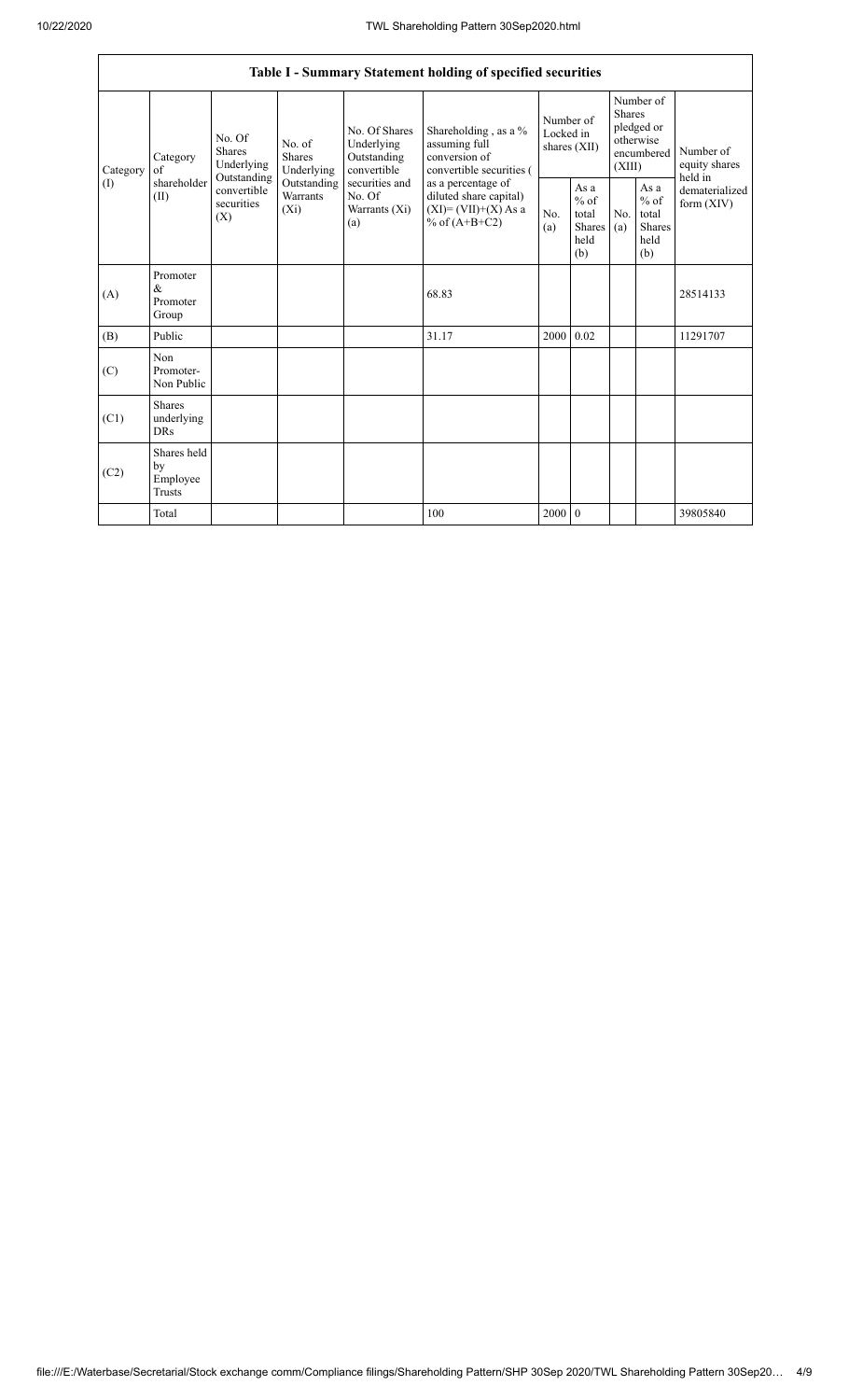| Table II - Statement showing shareholding pattern of the Promoter and Promoter Group           |                                                                                                                     |                                  |                                   |                                    |                                              |                                           |                                                                              |                                                                  |               |                |                           |
|------------------------------------------------------------------------------------------------|---------------------------------------------------------------------------------------------------------------------|----------------------------------|-----------------------------------|------------------------------------|----------------------------------------------|-------------------------------------------|------------------------------------------------------------------------------|------------------------------------------------------------------|---------------|----------------|---------------------------|
|                                                                                                |                                                                                                                     |                                  | No. of<br>fully paid<br>up equity | No.<br>Of<br>Partly<br>paid-<br>up | No. Of<br>shares<br>underlying<br>Depository | Total nos.<br>shares<br>held<br>$(VII) =$ | Shareholding<br>as a % of<br>total no. of<br>shares<br>(calculated<br>as per | Number of Voting Rights held in each<br>class of securities (IX) |               |                |                           |
| Sr.                                                                                            | Category &<br>Name of the<br>Shareholders (I)                                                                       | Nos. Of<br>shareholders<br>(III) |                                   |                                    |                                              |                                           |                                                                              | No of Voting (XIV) Rights                                        |               |                | Total<br>as a %<br>of     |
|                                                                                                |                                                                                                                     |                                  | shares<br>held (IV)               | equity<br>shares<br>held<br>(V)    | Receipts<br>(VI)                             | $(IV)+$<br>$(V)$ + $(VI)$                 | SCRR,<br>1957) (VIII)<br>As a % of<br>$(A+B+C2)$                             | Class eg:<br>X                                                   | Class<br>eg:y | Total          | Total<br>Voting<br>rights |
| A                                                                                              | Table II - Statement showing shareholding pattern of the Promoter and Promoter Group                                |                                  |                                   |                                    |                                              |                                           |                                                                              |                                                                  |               |                |                           |
| (1)                                                                                            | Indian                                                                                                              |                                  |                                   |                                    |                                              |                                           |                                                                              |                                                                  |               |                |                           |
| (a)                                                                                            | Individuals/Hindu<br>undivided Family                                                                               | 5                                | 400800                            |                                    |                                              | 400800                                    | 0.97                                                                         | 400800                                                           |               | 400800         | 0.97                      |
| (d)                                                                                            | Any Other<br>(specify)                                                                                              | 3                                | 28113333                          |                                    |                                              | 28113333                                  | 67.86                                                                        | 28113333                                                         |               | 28113333       | 67.86                     |
| Sub-Total<br>(A)(1)                                                                            |                                                                                                                     | 8                                | 28514133                          |                                    |                                              | 28514133                                  | 68.83                                                                        | 28514133                                                         |               | 28514133       | 68.83                     |
| (2)                                                                                            | Foreign                                                                                                             |                                  |                                   |                                    |                                              |                                           |                                                                              |                                                                  |               |                |                           |
| Total<br>Shareholding<br>of Promoter<br>and<br>Promoter<br>Group $(A)=$<br>$(A)(1)+(A)$<br>(2) |                                                                                                                     | 8                                | 28514133                          |                                    |                                              | 28514133                                  | 68.83                                                                        | 28514133                                                         |               | 28514133       | 68.83                     |
| B                                                                                              | Table III - Statement showing shareholding pattern of the Public shareholder                                        |                                  |                                   |                                    |                                              |                                           |                                                                              |                                                                  |               |                |                           |
| (1)                                                                                            | Institutions                                                                                                        |                                  |                                   |                                    |                                              |                                           |                                                                              |                                                                  |               |                |                           |
| (a)                                                                                            | Mutual Funds                                                                                                        | $\overline{\mathbf{4}}$          | 6000                              |                                    |                                              | 6000                                      | 0.01                                                                         | 6000                                                             |               | 6000           | 0.01                      |
| (e)                                                                                            | Foreign Portfolio<br>Investors                                                                                      | $\mathbf{1}$                     | 1084                              |                                    |                                              | 1084                                      | $\mathbf{0}$                                                                 | 1084                                                             |               | 1084           | $\overline{0}$            |
| (f)                                                                                            | Financial<br>Institutions/<br><b>Banks</b>                                                                          | 3                                | 734                               |                                    |                                              | 734                                       | $\boldsymbol{0}$                                                             | 734                                                              |               | 734            | 0                         |
| (i)                                                                                            | Any Other<br>(specify)                                                                                              | 1                                | 1600                              |                                    |                                              | 1600                                      | $\mathbf{0}$                                                                 | 1600                                                             |               | 1600           | $\overline{0}$            |
| Sub-Total<br>(B)(1)                                                                            |                                                                                                                     | 9                                | 9418                              |                                    |                                              | 9418                                      | $0.02\,$                                                                     | 9418                                                             |               | 9418           | 0.02                      |
| (3)                                                                                            | Non-institutions                                                                                                    |                                  |                                   |                                    |                                              |                                           |                                                                              |                                                                  |               |                |                           |
| (a(i))                                                                                         | Individuals -<br>i.Individual<br>shareholders<br>holding nominal<br>share capital up<br>to Rs. 2 lakhs.             | 44974                            | 10501057                          |                                    |                                              | 10501057                                  | 25.35                                                                        | 10501057                                                         |               | 10501057       | 25.35                     |
| (a(ii))                                                                                        | Individuals - ii.<br>Individual<br>shareholders<br>holding nominal<br>share capital in<br>excess of Rs. 2<br>lakhs. | 19                               | 1007791                           |                                    |                                              | 1007791                                   | 2.43                                                                         | 1007791                                                          |               | 1007791        | 2.43                      |
| (e)                                                                                            | Any Other<br>(specify)                                                                                              | 1543                             | 1394380                           |                                    |                                              | 1394380                                   | 3.37                                                                         | 1394380                                                          |               | 1394380        | 3.37                      |
| Sub-Total<br>(B)(3)                                                                            |                                                                                                                     | 46536                            | 12903228                          |                                    |                                              | 12903228                                  | 31.15                                                                        | 12903228                                                         |               | 12903228       | 31.15                     |
| <b>Total Public</b><br>Shareholding<br>$(B)=(B)(1)+$<br>$(B)(2)+(B)$<br>(3)                    |                                                                                                                     | 46545                            | 12912646                          |                                    |                                              | 12912646                                  | 31.17                                                                        | 12912646                                                         |               | 12912646 31.17 |                           |
| $\mathbf C$                                                                                    | Table IV - Statement showing shareholding pattern of the Non Promoter- Non Public shareholder                       |                                  |                                   |                                    |                                              |                                           |                                                                              |                                                                  |               |                |                           |
| Total (<br>$A+B+C2$ )                                                                          |                                                                                                                     | 46553                            | 41426779                          |                                    |                                              | 41426779                                  | 100                                                                          | 41426779                                                         |               | 41426779       | 100                       |
| Total<br>$(A+B+C)$                                                                             |                                                                                                                     | 46553                            | 41426779                          |                                    |                                              | 41426779                                  | 100                                                                          | 41426779                                                         |               | 41426779       | 100                       |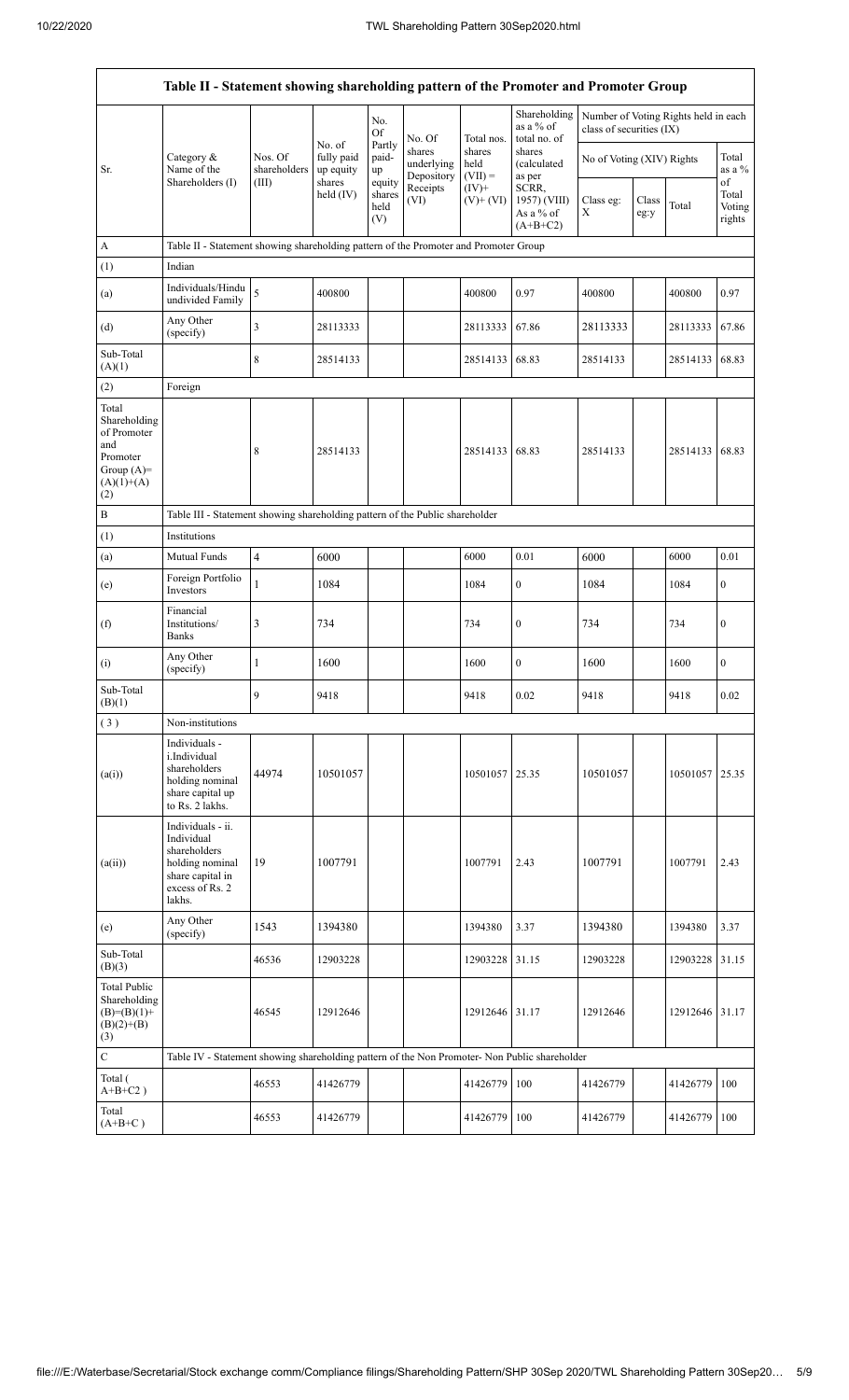| Table II - Statement showing shareholding pattern of the Promoter and Promoter Group    |                                                 |                                    |                                                             |                                                                                                                                                                           |                                          |                                                  |                                                                        |                                                         |                                       |
|-----------------------------------------------------------------------------------------|-------------------------------------------------|------------------------------------|-------------------------------------------------------------|---------------------------------------------------------------------------------------------------------------------------------------------------------------------------|------------------------------------------|--------------------------------------------------|------------------------------------------------------------------------|---------------------------------------------------------|---------------------------------------|
|                                                                                         | No. Of<br><b>Shares</b><br>Underlying           | No. of<br>Shares<br>Underlying     | No. Of Shares<br>Underlying<br>Outstanding                  | Shareholding, as a %<br>assuming full conversion of<br>convertible securities (as a<br>percentage of diluted share<br>capital) $(XI) = (VII)+(X) As$<br>a % of $(A+B+C2)$ | Number of<br>Locked in<br>shares $(XII)$ |                                                  | Number of<br>Shares<br>pledged or<br>otherwise<br>encumbered<br>(XIII) |                                                         | Number of<br>equity shares<br>held in |
| Sr.                                                                                     | Outstanding<br>convertible<br>securities<br>(X) | Outstanding<br>Warrants<br>$(X_i)$ | convertible<br>securities and<br>No. Of Warrants<br>(Xi)(a) |                                                                                                                                                                           | No.<br>(a)                               | As a<br>$%$ of<br>total<br>Shares<br>held<br>(b) | No.<br>(a)                                                             | As a<br>$%$ of<br>total<br><b>Shares</b><br>held<br>(b) | dematerialized<br>form (XIV)          |
| А                                                                                       |                                                 |                                    |                                                             | Table II - Statement showing shareholding pattern of the Promoter and Promoter Group                                                                                      |                                          |                                                  |                                                                        |                                                         |                                       |
| (1)                                                                                     | Indian                                          |                                    |                                                             |                                                                                                                                                                           |                                          |                                                  |                                                                        |                                                         |                                       |
| (a)                                                                                     |                                                 |                                    |                                                             | 0.97                                                                                                                                                                      |                                          |                                                  |                                                                        |                                                         | 400800                                |
| (d)                                                                                     |                                                 |                                    |                                                             | 67.86                                                                                                                                                                     |                                          |                                                  |                                                                        |                                                         | 28113333                              |
| Sub-Total (A)<br>(1)                                                                    |                                                 |                                    |                                                             | 68.83                                                                                                                                                                     |                                          |                                                  |                                                                        |                                                         | 28514133                              |
| (2)                                                                                     | Foreign                                         |                                    |                                                             |                                                                                                                                                                           |                                          |                                                  |                                                                        |                                                         |                                       |
| Total<br>Shareholding<br>of Promoter<br>and Promoter<br>Group $(A)=$<br>$(A)(1)+(A)(2)$ |                                                 |                                    |                                                             | 68.83                                                                                                                                                                     |                                          |                                                  |                                                                        |                                                         | 28514133                              |
| $\mathbf B$                                                                             |                                                 |                                    |                                                             | Table III - Statement showing shareholding pattern of the Public shareholder                                                                                              |                                          |                                                  |                                                                        |                                                         |                                       |
| (1)                                                                                     | Institutions                                    |                                    |                                                             |                                                                                                                                                                           |                                          |                                                  |                                                                        |                                                         |                                       |
| (a)                                                                                     |                                                 |                                    |                                                             | 0.01                                                                                                                                                                      | $\mathbf{0}$                             | $\boldsymbol{0}$                                 |                                                                        |                                                         | $\boldsymbol{0}$                      |
| (e)                                                                                     |                                                 |                                    |                                                             | $\boldsymbol{0}$                                                                                                                                                          | $\boldsymbol{0}$                         | $\boldsymbol{0}$                                 |                                                                        |                                                         | 1084                                  |
| (f)                                                                                     |                                                 |                                    |                                                             | $\overline{0}$                                                                                                                                                            | $\mathbf{0}$                             | $\mathbf{0}$                                     |                                                                        |                                                         | 300                                   |
| (i)                                                                                     |                                                 |                                    |                                                             | $\boldsymbol{0}$                                                                                                                                                          | $\mathbf{0}$                             | $\boldsymbol{0}$                                 |                                                                        |                                                         | $\boldsymbol{0}$                      |
| Sub-Total (B)<br>(1)                                                                    |                                                 |                                    |                                                             | 0.02                                                                                                                                                                      | $\boldsymbol{0}$                         | $\boldsymbol{0}$                                 |                                                                        |                                                         | 1384                                  |
| $(\sqrt{3})$                                                                            | Non-institutions                                |                                    |                                                             |                                                                                                                                                                           |                                          |                                                  |                                                                        |                                                         |                                       |
| (a(i))                                                                                  |                                                 |                                    |                                                             | 25.35                                                                                                                                                                     | 2000                                     | 0.02                                             |                                                                        |                                                         | 8991952                               |
| (a(ii))                                                                                 |                                                 |                                    |                                                             | 2.43                                                                                                                                                                      | $\boldsymbol{0}$                         | $\boldsymbol{0}$                                 |                                                                        |                                                         | 1007791                               |
| (e)                                                                                     |                                                 |                                    |                                                             | 3.37                                                                                                                                                                      | $\mathbf{0}$                             | $\boldsymbol{0}$                                 |                                                                        |                                                         | 1290580                               |
| Sub-Total (B)<br>(3)                                                                    |                                                 |                                    |                                                             | 31.15                                                                                                                                                                     | 2000                                     | 0.02                                             |                                                                        |                                                         | 11290323                              |
| <b>Total Public</b><br>Shareholding<br>$(B)= (B)(1) +$<br>$(B)(2)+(B)(3)$               |                                                 |                                    |                                                             | 31.17                                                                                                                                                                     | 2000 0.02                                |                                                  |                                                                        |                                                         | 11291707                              |
| С                                                                                       |                                                 |                                    |                                                             | Table IV - Statement showing shareholding pattern of the Non Promoter- Non Public shareholder                                                                             |                                          |                                                  |                                                                        |                                                         |                                       |
| Total (<br>$A+B+C2$ )                                                                   |                                                 |                                    |                                                             | 100                                                                                                                                                                       | 2000 0                                   |                                                  |                                                                        |                                                         | 39805840                              |
| Total (A+B+C                                                                            |                                                 |                                    |                                                             | 100                                                                                                                                                                       | 2000 0                                   |                                                  |                                                                        |                                                         | 39805840                              |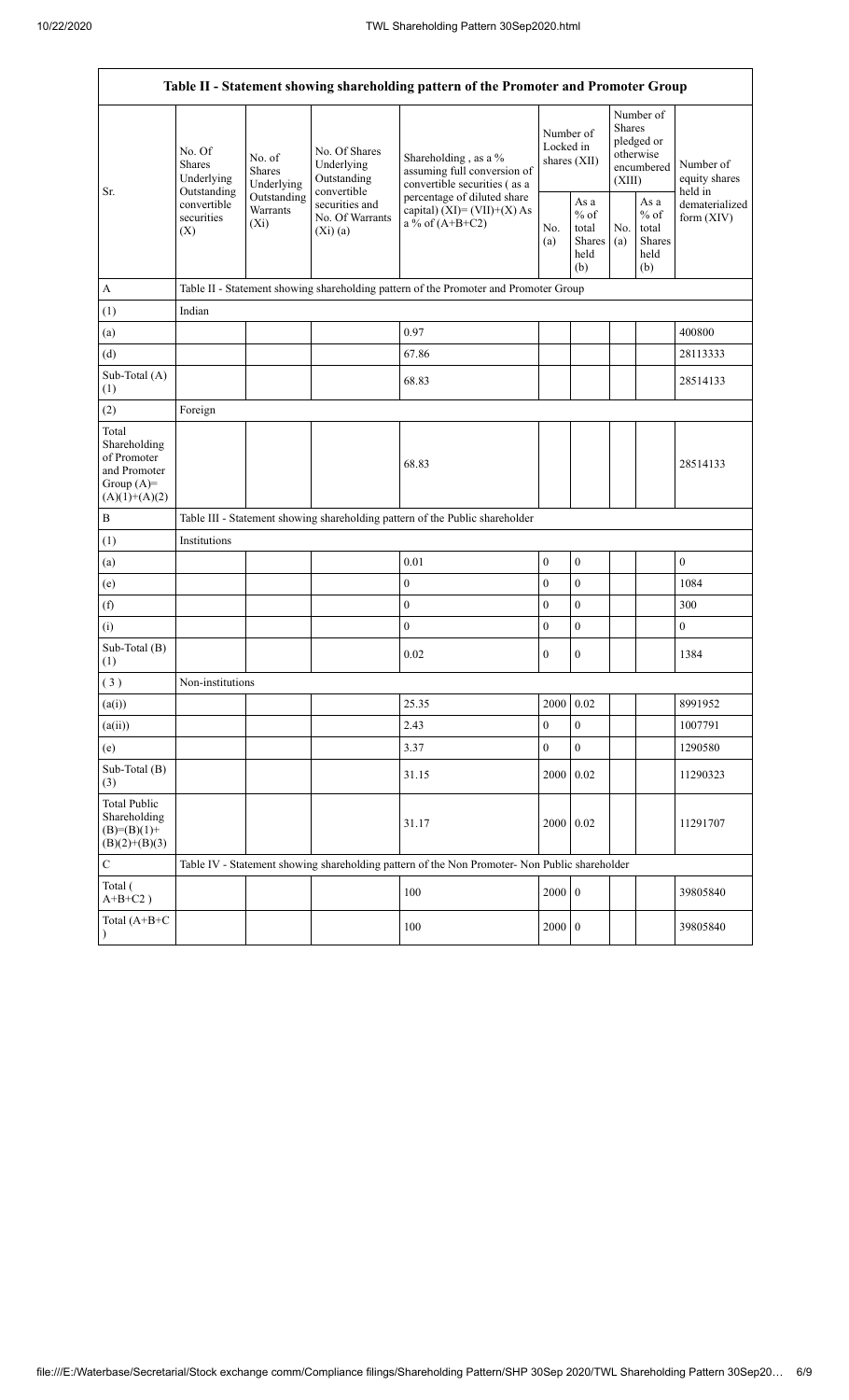| <b>Individuals/Hindu undivided Family</b>                                                                                                                                                   |                                                               |                               |                                     |                          |                                |                          |  |  |
|---------------------------------------------------------------------------------------------------------------------------------------------------------------------------------------------|---------------------------------------------------------------|-------------------------------|-------------------------------------|--------------------------|--------------------------------|--------------------------|--|--|
| Searial No.                                                                                                                                                                                 | $\mathbf{1}$                                                  | $\overline{2}$                | 3                                   | $\overline{\mathbf{4}}$  | 5                              |                          |  |  |
| Name of the<br>Shareholders (I)                                                                                                                                                             | VARUN ADITYA<br>THAPAR                                        | <b>JYOTI</b><br><b>THAPAR</b> | VIKRAMADITYA<br><b>MOHAN THAPAR</b> | <b>NITASHA</b><br>THAPAR | <b>AYESHA</b><br><b>THAPAR</b> | Click here to<br>go back |  |  |
| PAN (II)                                                                                                                                                                                    | ADOPT2612A                                                    | ABWPT8527E                    | ABNPT6299A                          | ACOPT6969H               | ACQPT3748N                     | Total                    |  |  |
| No. of fully paid<br>up equity shares<br>held $(IV)$                                                                                                                                        | 169800                                                        | 73500                         | 53750                               | 51875                    | 51875                          | 400800                   |  |  |
| No. Of Partly paid-<br>up equity shares<br>held(V)                                                                                                                                          |                                                               |                               |                                     |                          |                                |                          |  |  |
| No. Of shares<br>underlying<br>Depository<br>Receipts (VI)                                                                                                                                  |                                                               |                               |                                     |                          |                                |                          |  |  |
| Total nos. shares<br>held $(VII) = (IV) +$<br>$(V)$ + $(VI)$                                                                                                                                | 169800                                                        | 73500                         | 53750                               | 51875                    | 51875                          | 400800                   |  |  |
| Shareholding as a<br>% of total no. of<br>shares (calculated<br>as per SCRR,<br>1957) (VIII) As a<br>% of $(A+B+C2)$                                                                        | 0.41                                                          | 0.18                          | 0.13                                | 0.13                     | 0.13                           | 0.97                     |  |  |
|                                                                                                                                                                                             | Number of Voting Rights held in each class of securities (IX) |                               |                                     |                          |                                |                          |  |  |
| Class eg: $X$                                                                                                                                                                               | 169800                                                        | 73500                         | 53750                               | 51875                    | 51875                          | 400800                   |  |  |
| Class eg:y                                                                                                                                                                                  |                                                               |                               |                                     |                          |                                |                          |  |  |
| Total                                                                                                                                                                                       | 169800                                                        | 73500                         | 53750                               | 51875                    | 51875                          | 400800                   |  |  |
| Total as a % of<br>Total Voting rights                                                                                                                                                      | 0.41                                                          | 0.18                          | 0.13                                | 0.13                     | 0.13                           | 0.97                     |  |  |
| No. Of Shares<br>Underlying<br>Outstanding<br>convertible<br>securities $(X)$                                                                                                               |                                                               |                               |                                     |                          |                                |                          |  |  |
| No. of Shares<br>Underlying<br>Outstanding<br>Warrants (Xi)                                                                                                                                 |                                                               |                               |                                     |                          |                                |                          |  |  |
| No. Of Shares<br>Underlying<br>Outstanding<br>convertible<br>securities and No.<br>Of Warrants (Xi)<br>(a)                                                                                  |                                                               |                               |                                     |                          |                                |                          |  |  |
| Shareholding, as a<br>% assuming full<br>conversion of<br>convertible<br>securities (as a<br>percentage of<br>diluted share<br>capital) $(XI)$ =<br>$(VII)+(Xi)(a)$ As a<br>% of $(A+B+C2)$ | 0.41                                                          | 0.18                          | 0.13                                | 0.13                     | 0.13                           | 0.97                     |  |  |
| Number of Locked in shares (XII)                                                                                                                                                            |                                                               |                               |                                     |                          |                                |                          |  |  |
| No. (a)                                                                                                                                                                                     |                                                               |                               |                                     |                          |                                |                          |  |  |
| As a % of total<br>Shares held (b)                                                                                                                                                          |                                                               |                               |                                     |                          |                                |                          |  |  |
|                                                                                                                                                                                             | Number of Shares pledged or otherwise encumbered (XIII)       |                               |                                     |                          |                                |                          |  |  |
| No. $(a)$                                                                                                                                                                                   |                                                               |                               |                                     |                          |                                |                          |  |  |
| As a % of total<br>Shares held (b)                                                                                                                                                          |                                                               |                               |                                     |                          |                                |                          |  |  |
| Number of equity<br>shares held in<br>dematerialized<br>form $(XIV)$                                                                                                                        | 169800                                                        | 73500                         | 53750                               | 51875                    | 51875                          | 400800                   |  |  |
| Reason for not providing PAN                                                                                                                                                                |                                                               |                               |                                     |                          |                                |                          |  |  |
| Reason for not<br>providing PAN                                                                                                                                                             |                                                               |                               |                                     |                          |                                |                          |  |  |
| Shareholder type                                                                                                                                                                            | Promoter                                                      | Promoter                      | Promoter                            | Promoter                 | Promoter                       |                          |  |  |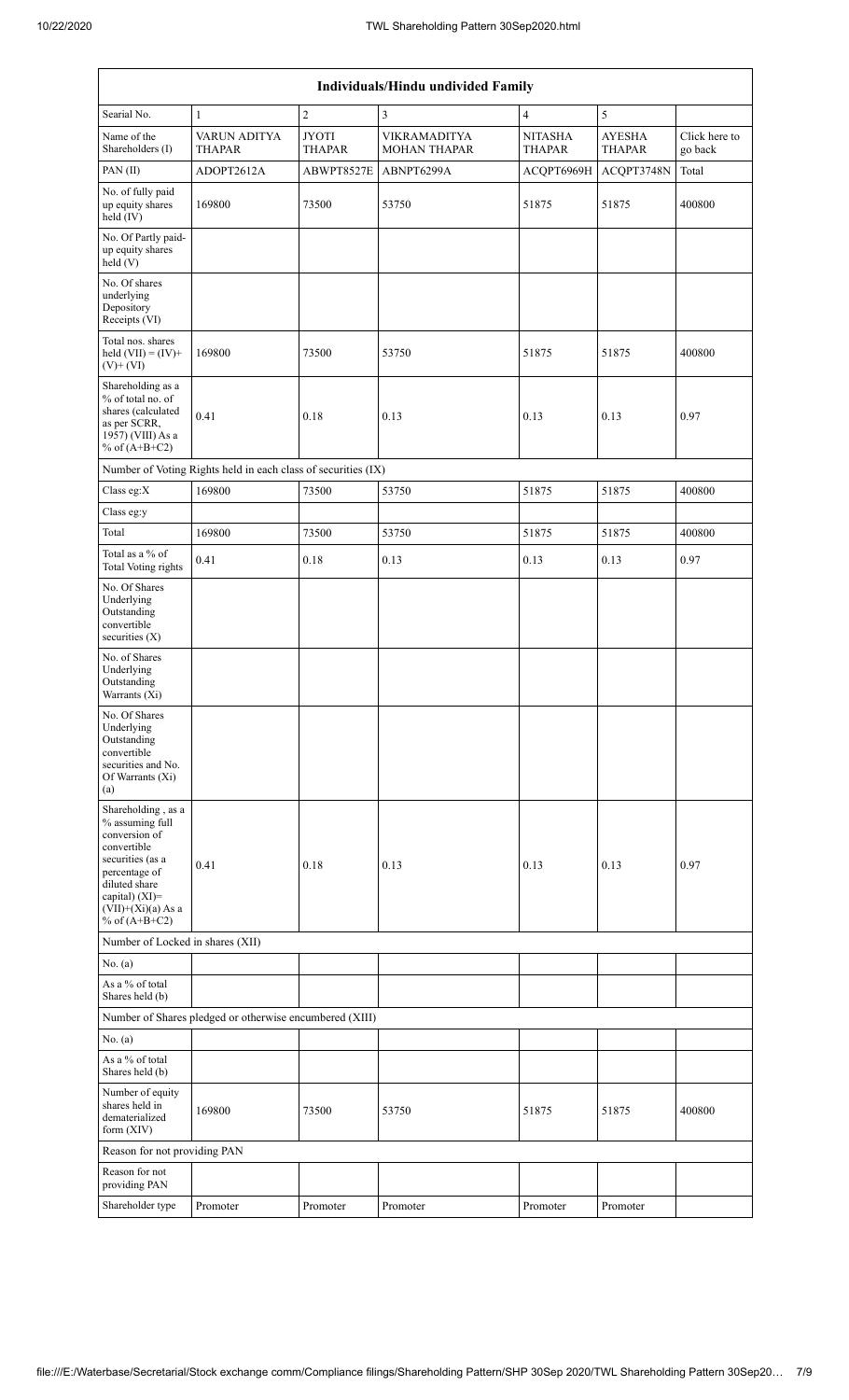| Any Other (specify)                                                                                                                                                                  |                                                               |                                                   |                                                                    |                          |  |  |  |
|--------------------------------------------------------------------------------------------------------------------------------------------------------------------------------------|---------------------------------------------------------------|---------------------------------------------------|--------------------------------------------------------------------|--------------------------|--|--|--|
| Searial No.                                                                                                                                                                          | $\mathbf{1}$                                                  | $\overline{2}$                                    | $\overline{3}$                                                     |                          |  |  |  |
| Category                                                                                                                                                                             | <b>Bodies Corporate</b>                                       | <b>Bodies Corporate</b>                           | <b>Bodies Corporate</b>                                            | Click here<br>to go back |  |  |  |
| Name of the<br>Shareholders (I)                                                                                                                                                      | NAV SRIJIT SHAKTI<br>TELANGANA PRIVATE<br><b>LIMITED</b>      | KARAM CHAND THAPAR AND<br>BROS COAL SALES LIMITED | <b>KCT MANAGEMENT</b><br><b>SERVICES PRIVATE</b><br><b>LIMITED</b> |                          |  |  |  |
| PAN (II)                                                                                                                                                                             | AAFCN1400P                                                    | AABCK1281H                                        | AADCE2107J                                                         | Total                    |  |  |  |
| No. of the<br>Shareholders (I)                                                                                                                                                       | 1                                                             | $\mathbf{1}$                                      | 1                                                                  | 3                        |  |  |  |
| No. of fully paid<br>up equity shares<br>held (IV)                                                                                                                                   | 21934545                                                      | 3241719                                           | 2937069                                                            | 28113333                 |  |  |  |
| No. Of Partly paid-<br>up equity shares<br>held(V)                                                                                                                                   |                                                               |                                                   |                                                                    |                          |  |  |  |
| No. Of shares<br>underlying<br>Depository<br>Receipts (VI)                                                                                                                           |                                                               |                                                   |                                                                    |                          |  |  |  |
| Total nos. shares<br>held $(VII) = (IV) +$<br>$(V)$ + $(VI)$                                                                                                                         | 21934545                                                      | 3241719                                           | 2937069                                                            | 28113333                 |  |  |  |
| Shareholding as a<br>% of total no. of<br>shares (calculated<br>as per SCRR,<br>1957) (VIII) As a<br>% of $(A+B+C2)$                                                                 | 52.95                                                         | 7.83                                              | 7.09                                                               | 67.86                    |  |  |  |
|                                                                                                                                                                                      | Number of Voting Rights held in each class of securities (IX) |                                                   |                                                                    |                          |  |  |  |
| Class eg: X                                                                                                                                                                          | 21934545                                                      | 3241719                                           | 2937069                                                            | 28113333                 |  |  |  |
| Class eg:y                                                                                                                                                                           |                                                               |                                                   |                                                                    |                          |  |  |  |
| Total                                                                                                                                                                                | 21934545                                                      | 3241719                                           | 2937069                                                            | 28113333                 |  |  |  |
| Total as a % of<br><b>Total Voting rights</b>                                                                                                                                        | 52.95                                                         | 7.83                                              | 7.09                                                               | 67.86                    |  |  |  |
| No. Of Shares<br>Underlying<br>Outstanding<br>convertible<br>securities $(X)$                                                                                                        |                                                               |                                                   |                                                                    |                          |  |  |  |
| No. of Shares<br>Underlying<br>Outstanding<br>Warrants (Xi)                                                                                                                          |                                                               |                                                   |                                                                    |                          |  |  |  |
| No. Of Shares<br>Underlying<br>Outstanding<br>convertible<br>securities and No.<br>Of Warrants (Xi)<br>(a)                                                                           |                                                               |                                                   |                                                                    |                          |  |  |  |
| Shareholding, as a<br>% assuming full<br>conversion of<br>convertible<br>securities (as a<br>percentage of<br>diluted share<br>capital) (XI)=<br>$(VII)+(X)$ As a %<br>of $(A+B+C2)$ | 52.95                                                         | 7.83                                              | 7.09                                                               | 67.86                    |  |  |  |
| Number of Locked in shares (XII)                                                                                                                                                     |                                                               |                                                   |                                                                    |                          |  |  |  |
| No. (a)<br>As a % of total                                                                                                                                                           |                                                               |                                                   |                                                                    |                          |  |  |  |
| Shares held (b)                                                                                                                                                                      |                                                               |                                                   |                                                                    |                          |  |  |  |
|                                                                                                                                                                                      | Number of Shares pledged or otherwise encumbered (XIII)       |                                                   |                                                                    |                          |  |  |  |
| No. (a)                                                                                                                                                                              |                                                               |                                                   |                                                                    |                          |  |  |  |
| As a % of total<br>Shares held (b)                                                                                                                                                   |                                                               |                                                   |                                                                    |                          |  |  |  |
| Number of equity<br>shares held in<br>dematerialized<br>form (XIV)                                                                                                                   | 21934545                                                      | 3241719                                           | 2937069                                                            | 28113333                 |  |  |  |
| Reason for not providing PAN                                                                                                                                                         |                                                               |                                                   |                                                                    |                          |  |  |  |
| Reason for not<br>providing PAN                                                                                                                                                      |                                                               |                                                   |                                                                    |                          |  |  |  |
| Shareholder type                                                                                                                                                                     | Promoter                                                      | Promoter                                          | Promoter                                                           |                          |  |  |  |